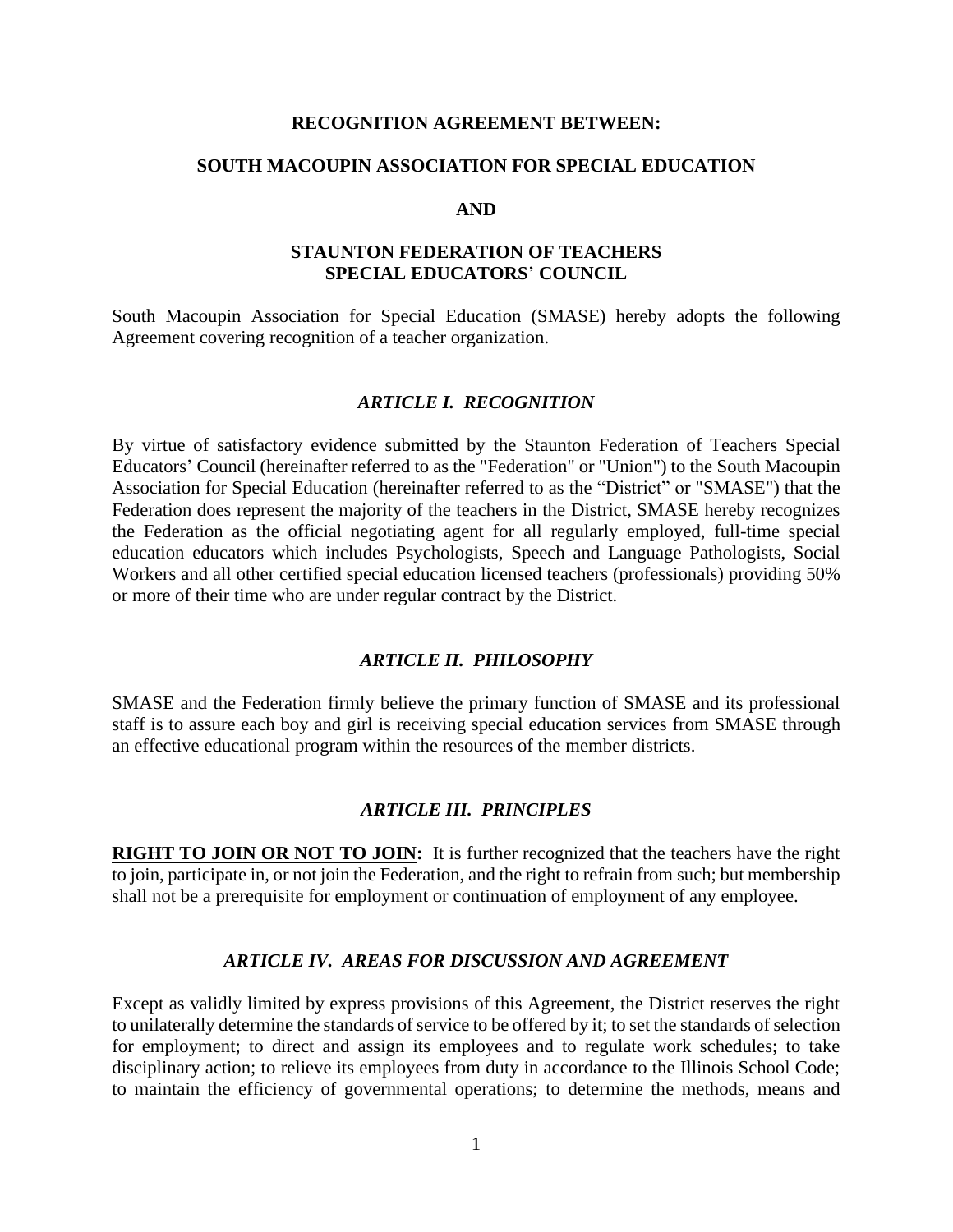personnel by which its operations are to be conducted; to determine the content of job classifications; to allocate positions according to the Salary Schedule agreed to in this Agreement; to exercise complete control and discretion over its organization and the facilities, methods, means and technology of performing its work.

- **A. SCOPE***:* The Federation and SMASE agree that negotiations in good faith will encompass wages, hours and other terms and conditions of employment.
- **B. GOOD FAITH:** Good faith is defined as a mutual obligation of the educational employer and the representatives of the educational employees to meet at reasonable times, to confer and to execute a written contract providing such obligations do not compel either party to agree to a proposal or require the making of a concession.

# *ARTICLE V. GENERAL GUIDELINES*

# **A. TEACHERS' FEDERATION:**

- 1. During the term of this Agreement, employees shall not participate in a strike in whole or in part. Strike means an employee's refusal in concerted action with others to report for duty, or his or her willful absence from his or her position, or his or her stoppage of work, or his or her absence in whole or in part from the full, faithful or proper performance of his or her duties of employment, for the purpose of including, influencing or coercing a change in the conditions, compensation, rights, privileges or obligations or public employment.
- 2. Meetings of the Federation shall not be held during the school day. SMASE agrees that the Federation and its representatives shall have the right to use its member districts' school buildings for meetings and to transact official Federation business on its member districts' school property outside the teacher workday, provided that this does not interfere with or interrupt normal school operations. When special custodial service is required, then the member district board may make a reasonable charge for this service.

## **B. IFT/COPE PAYMENTS**

- 1. The Employer shall deduct monthly contributions to the IFT/COPE fund from the paychecks of any employee who authorizes in writing such a donation be made.
- 2. The Employer shall transmit via first class U.S. mail such contributions to IFT/COPE at 700 South College, Springfield, IL 62704 within ten (10) working days of the issuance of the paycheck.
- 3. Employees who desire to cancel such contributions shall notify the employer and the Union in writing. Under no circumstance shall the Union or the Employer deny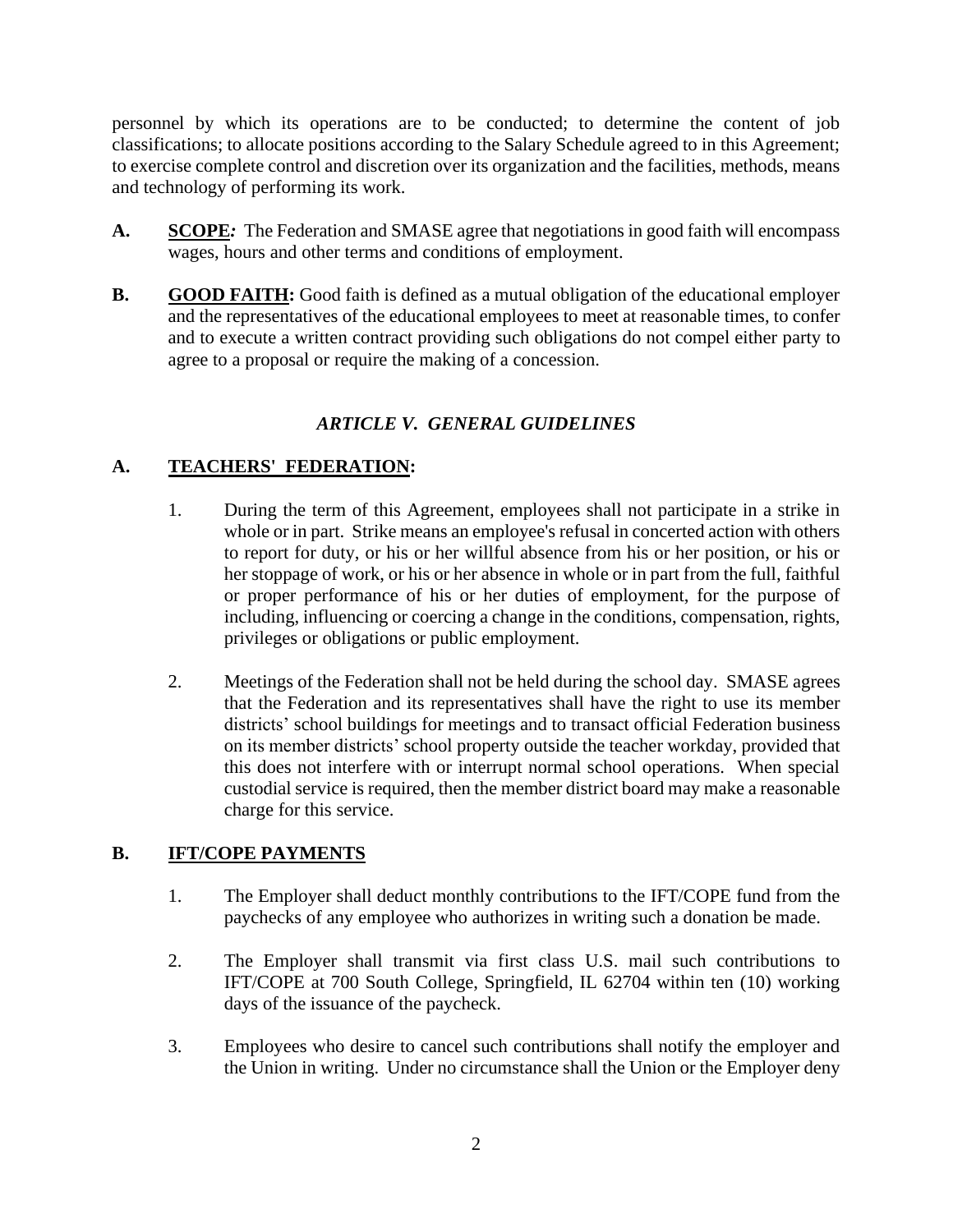the right of employees to revoke the authorization of payroll deduction of IFT/COPE contribution.

- 4. The Employer shall transmit with the contributions all information requested by the Union to assure compliance with the Federal Election Commission and any other federal and state mandated reports.
- 5. The Union shall indemnify and hold harmless the Employer, its members, officers, agents, and employees from and against any forms of liability that shall arise out of, or by reason of action taken by the Employer for the purposes of complying with the above provisions of this Article. The Union shall not be responsible for the attorney's fees of any attorney for the employer other than the attorney employed and supervised or directed by the Union.

# *ARTICLE VI. GRIEVANCE*

- **A. GRIEVANCE POLICY:** SMASE recognizes that in the interest of effective personnel management, a procedure is necessary whereby its employees can be assured of a prompt, impartial and fair hearing on their grievance. Such procedures shall be available to all employees and no reprisals of any kind shall be taken against any employee initiating or participating in the grievance procedure.
- **B. DEFINED:** A grievance shall be any claim by an employee or group of employees that there is an alleged violation, misinterpretation, or misapplication of the terms of this Agreement. The grievance procedure shall not be used to address matters involving external law or subjects unrelated to the terms of this Agreement. The grievance procedure also shall not be used to grieve the non-renewal or dismissal of a probationary teacher or the dismissal or discharge of a tenured teacher. If the Federation or any employee files any claim or complaint in any form or forum other than under the grievance procedure of this Agreement, then Management shall not be required to process the same claim or set of facts through the grievance procedure.
- **C. PARTY IN INTEREST:** The lodging of any grievance shall be the exclusive right of the individual employee and no employee organization shall have the right to lodge a grievance in its own behalf or to appeal any action taken on the grievance of an individual employee.

## **D**. **GRIEVANCE PROCEDURE:**

- **STEP 1:** Any employee having a grievance shall first discuss such grievance informally with his or her building Principal.
- **STEP 2:** If the discussion does not resolve the grievance to the satisfaction of the employee, such employee shall have the right to lodge a written grievance with the Special Education Director. If such grievance is not lodged within fifteen (15) school days following the act or condition which is the basis of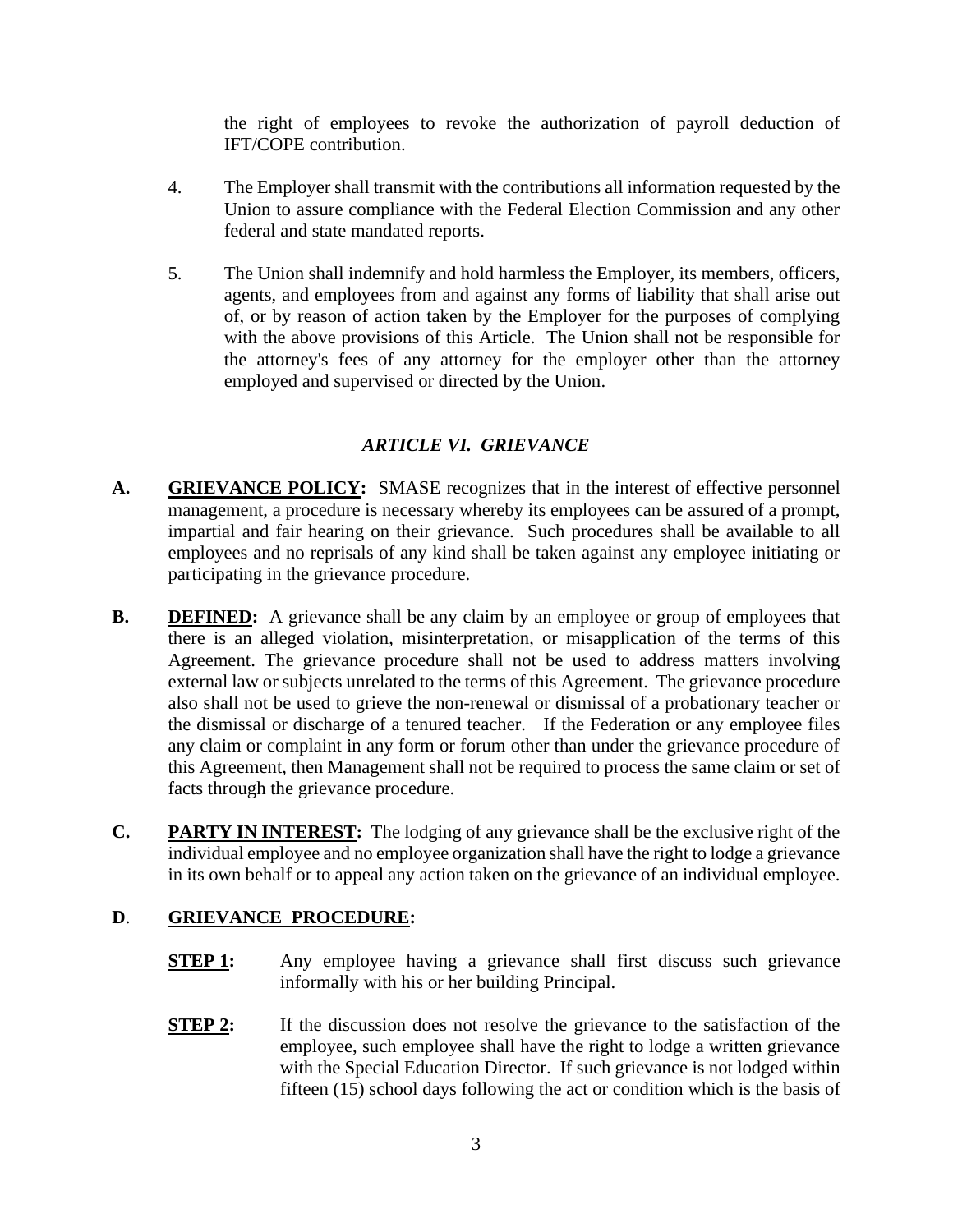said grievance, it shall no longer exist. The employee shall have a right to request a hearing before the Director. Such hearing shall be conducted within five (5) working days after the receipt of such request. The aggrieved employee shall be advised in writing of the time, place and date of such hearing and shall have the right to be represented at such hearing by counsel or by a representative of his employee organization.

The Director shall take action on the written grievance within five (5) working days after the receipt of said grievance, or, if a hearing is requested, within five (5) working days after the conclusion of said hearing. The action taken and the reasons for the action shall be reduced to writing and copies sent to the employee and the Executive Committee.

**STEP 3**: If the action taken by the Director does not resolve the grievance to the satisfaction of the employee, such employee may appeal in writing to the Executive Committee. Failure to file such appeal within five (5) working days from receipt of the written memorandum of the Director's action on said grievance shall be deemed a waiver of the right to appeal. Upon request, a hearing shall be conducted by the Executive Committee within ten (10) working days after the receipt of the request. The aggrieved employee shall have the right to be represented at such hearing by council or by a representative of his employee organization.

> The Executive Committee shall take action on the appeal of the grievance within five (5) working days after the receipt of the appeal or if a hearing is requested, within five (5) working days after the conclusion of said hearing. The action taken and the reasons for the action shall be reduced to writing and copies sent to the employee and the Director.

- **STEP 4:** If the action of SMASE does not resolve the grievance to the satisfaction of the employee, the employee may submit the grievance to final and binding arbitration with the consent of the Federation under the Voluntary Labor Arbitration Rules of the American Arbitration Association, which shall act as the administrator of the proceedings. If a demand for arbitration is not filed within thirty (30) days of the date from SMASE's Step #3 decision, then the grievance shall be deemed withdrawn.
	- a. Neither SMASE nor the Federation shall be permitted to assert any grounds or evidence before the arbitrator which was not previously disclosed to the other party, unless it constitutes evidence on rebuttal.
	- b. The arbitrator shall have no right to alter, amend, modify, nullify, ignore, enlarge, add to, delete, subtract from or change the provisions of this Agreement.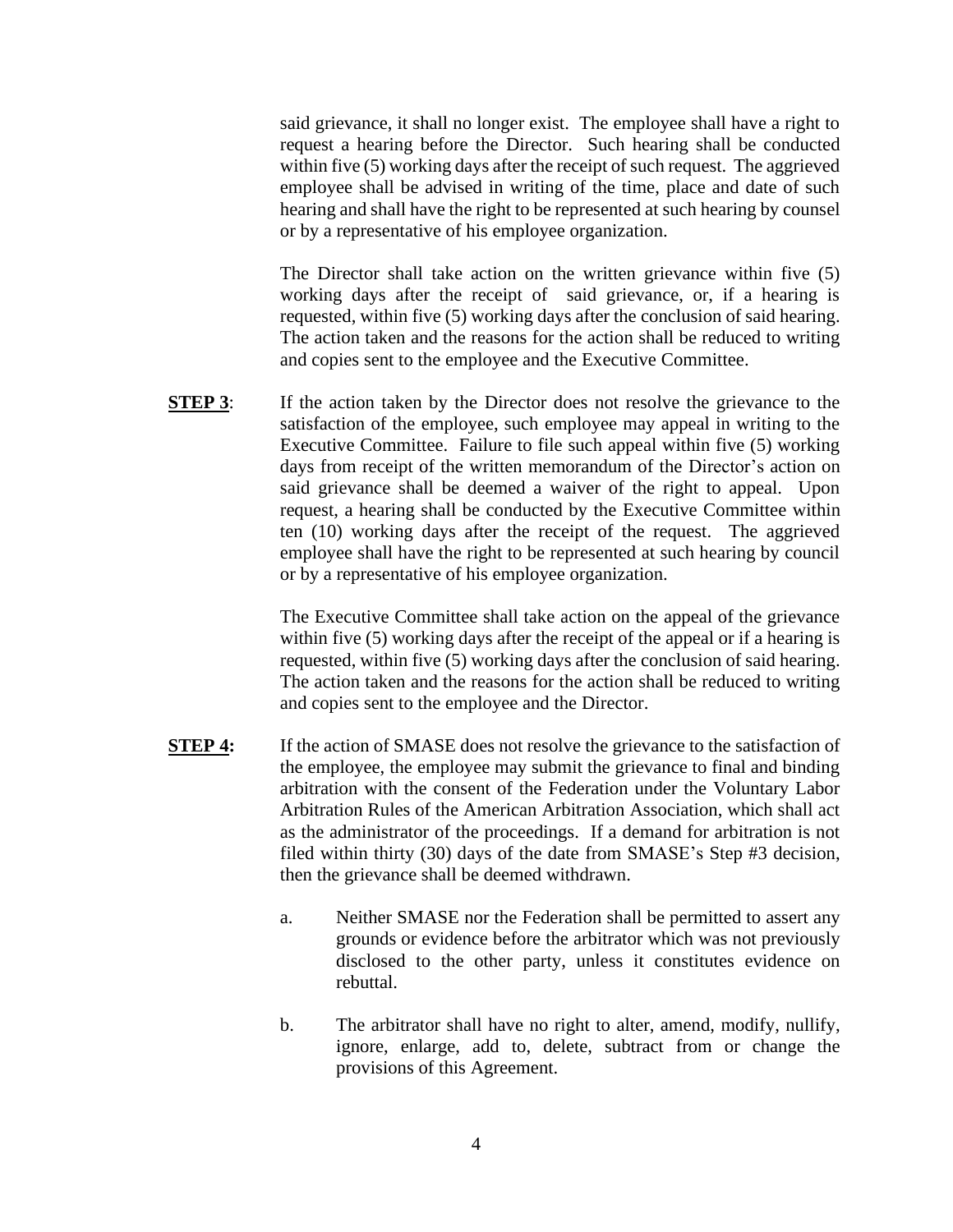- c. Each party shall bear the full costs for its representation in the arbitration. The cost of the arbitrator and the American Arbitration Association shall be divided equally between the parties.
- d. If either party requests a transcript of the proceedings, that party shall bear the full costs for the transcript. If both parties order a transcript, the cost of the two (2) transcripts shall be divided equally between the parties.

## **E. ADDITIONAL CONSIDERATIONS:**

- 1. If the employee and the Director agree, Step #1 of the grievance procedure may be bypassed and the grievance brought directly to the next step.
- 2. A grievance may be withdrawn or granted at any level without establishing precedent.
- 3. Working days as used above shall be days when school is in session and students are present.
- 4, If a grievance is submitted less than 10 days before the close of the current school term then the above time limits shall consist of weekdays -- Monday through Friday -- but not holidays.
- 5. Grievances not appealed by the employee within the designated time limits set out herein, shall preclude further appeal, provided there has been no written mutual agreement of extension.
- 6. If the employer's written decision has not been rendered within the time limits, then the grievance may be advanced to the next step.

## *ARTICLE VII. COMPLAINT*

- **A. COMPLAINT:**SMASE recognizes that in the interest of effective personnel management a procedure is necessary whereby its employees can be assured of a prompt, impartial and fair hearing on their complaints. Such procedures shall be available to all employees.
- **B. DEFINED:**A complaint is a disagreement involving interpretation or application of established SMASE policy and/or administrative rules and regulations.
- **C. PARTY IN INTEREST:** The lodging of any complaint shall be the exclusive right of the individual employee and no employee organization shall have the right to lodge a complaint on its own behalf or to appeal any action taken on the complaint of an individual employee.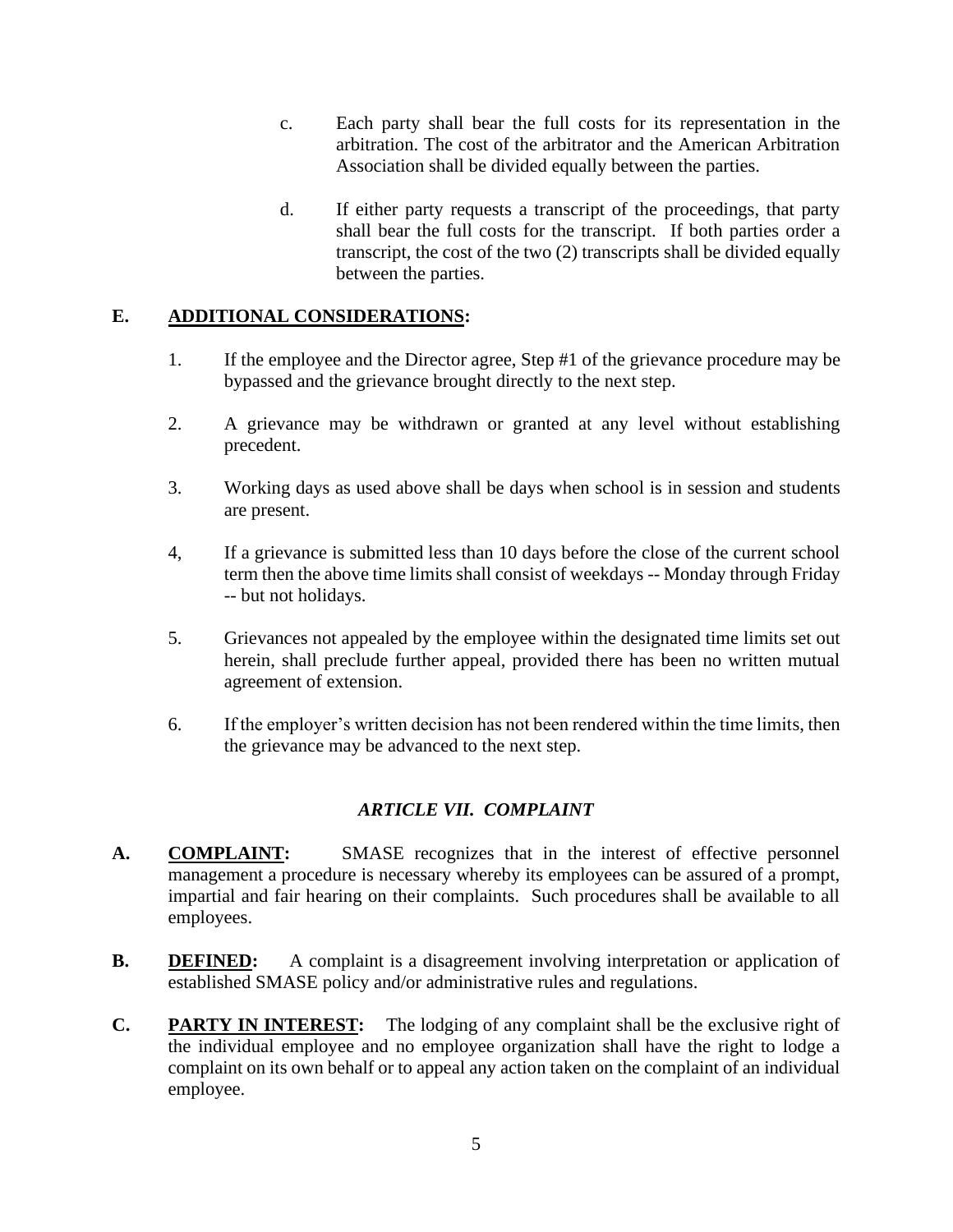**D. COMPLAINT PROCEDURE:**The procedure for pursuing a complaint shall be the same as the first three (3) steps of pursuing a grievance in Article VI; however, any action by SMASE in Step 3 shall be final and not subject to further review by an arbitrator. Copies of final SMASE action shall be sent to the employee, building Principal and Director.

## *ARTICLE VIII. LEAVES*

- **A. PERSONAL LEAVE DAYS***:* Each teacher shall be granted three (3) personal leave days, beginning on the first day of school, each year (not cumulative) with the following conditions:
	- 1. The first and last day of the school term and the days preceding and following vacation and school holidays shall not be recognized as "personal leave" days. No more than two (2) teachers may use their personal leave days directly before or after a school holiday; however, a teacher may not use personal leave before and after the same holiday. Personal leave before or after a school holiday will be granted on a first come, first served basis to employees requesting leave, unless the requests are received the same day, in which seniority shall be used as the deciding factor.
	- 2. Personal leave cannot be used for any form of withholding services by an employee or employees due to misunderstanding or an impasse.
	- 3. Personal leave by a certified employee may be taken in half day increments with the issuance of proper twenty-four (24) hour written notice to the Director, and after following applicable building procedures for requesting a substitute. If circumstances prevent the employee from providing twenty-four (24) hour written notice, then written notice shall be provided as soon as is practicable. An employee may have the option of receiving the current rate of substitute pay for unused days (2 per year) or transfer unused personal leave days to sick leave days at the end of the school year (10 days to 12 days per year). All certified employees who are within four (4) years of retirement eligibility must transfer any unused personal leave days to sick leave days at the end of the school year in which they are earned.
- **B. SICK LEAVE:** SMASE shall grant its full-time teachers sick leave provisions not less in amount than twelve (12) days at full pay in each school year. If any such teacher or employee does not use the full amount of annual leave thus allowed, the unused amount shall accumulate to a maximum available leave of 360 days as recorded on the school district's Employee Earnings record card. Sick leave shall be interpreted to mean personal illness, quarantine at home, or serious illness or death in the immediate family or household. The School Board may require a physician's certificate or, if the treatment is by prayer or spiritual means, that of a spiritual advisor or practitioner of such person's faith, as a basis for pay during leave after an absence for personal illness, or as it may seem necessary in other cases**.** A retiring employee will have the option of selling back to the district a maximum of 40 days @ \$50 per day. This payment shall be paid post-retirement,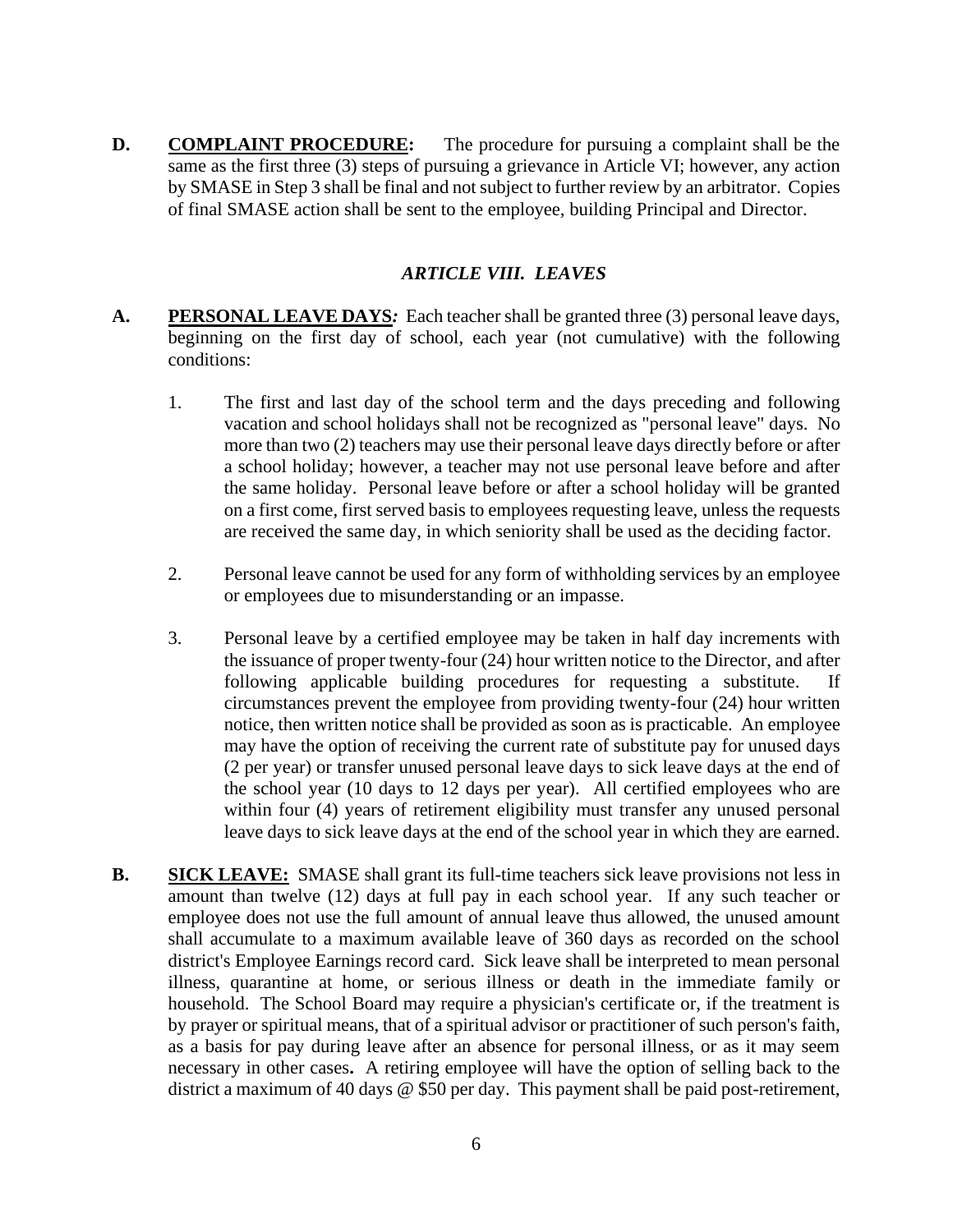i.e., after the employee's last day of service and after the employee receives his or her final paycheck for services. An employee may carry over a maximum of 360 earned days each year and will be given an additional twelve (12) days for the next year.

- C. FMLA LEAVE: Nothing in this Collective Bargaining Agreement shall diminish the rights protected by the Family Medical Leave Act ("FMLA"). All eligible employees may use family and medical leave or any contractual leave in accordance with District Board policy and applicable laws.
- D. PREGNANCY LEAVE OF ABSENCES: The maternity leave policy will permit a pregnant teacher to continue to teach until such date as verified in a medical certificate from her doctor as to her health and ability to perform her duties as a teacher. An employee on pregnancy leave may request, in writing, a childcare leave without pay, after receiving a doctor's release to return to work, for 12 additional weeks beyond FMLA. Additional pregnancy leave of absence shall be unpaid, without paid benefits. The medical certificates shall be provided upon request of the Board.

The pregnant teacher may use her unused accumulated sick leave during her pregnancy leave.

The teacher's seniority and placements rights shall not be affected by the maternity leave.

# *ARTICLE IX. INSURANCE*

**A. HOSPITALIZATION INSURANCE**: At the health insurance carrier's discretion, fulltime employees shall be allowed to participate in the health insurance plan sponsored by Staunton Community Unit School District #6. SMASE shall pay ninety percent (90%) of a single premium on Hospital and Medical-Surgical Insurance for all full-time employees.

During the term of this agreement, the following annual out-of-pocket deductibles shall apply:

| Employee:                 | \$600.00                                        |
|---------------------------|-------------------------------------------------|
| $Employee + Spouse:$      | \$600.00 per member                             |
| $Employee + Child (ren):$ | \$600.00 per member to a maximum of $$1,500.00$ |
|                           | total                                           |
| Family:                   | \$1,500.00                                      |

## **B. RULES AND REGULATIONS FOR INSURANCE***:*

1. A full-time employee shall be one who works complete days in the position, and the position shall be for at least nine (9) months.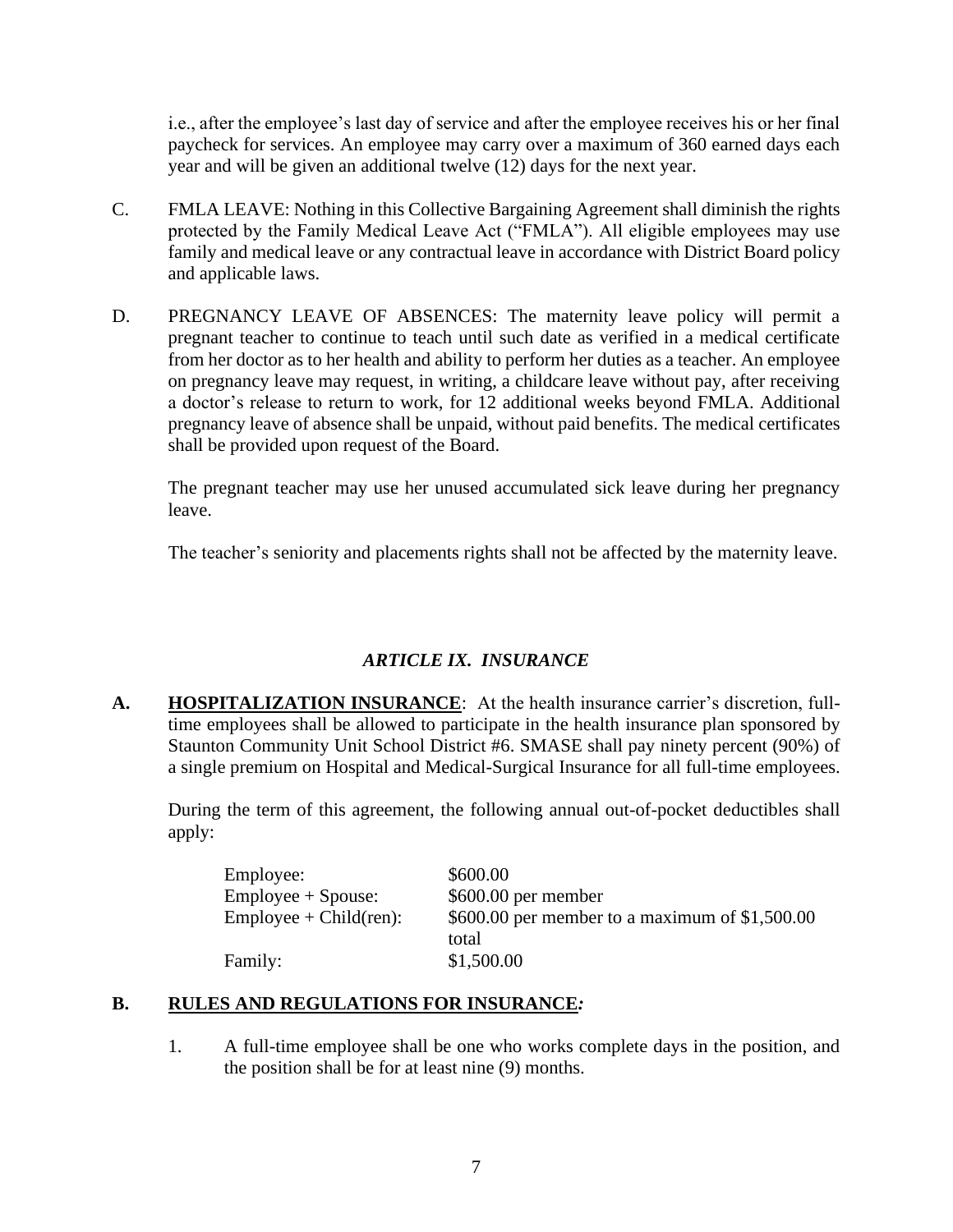- 2. For those teachers who resign, are not re-employed or retire at the end of a school year, the last insurance premium contribution for the District shall be in August of that year.
- 3. For teachers who resign before the end of the school year and other employees who resign before the end of the fiscal year, the District will not contribute any insurance premium after the effective date of resignation.
- 4. Teachers on leave of absence shall pay full insurance premiums while on leave**.**

# *ARTICLE X. GENERAL PROVISIONS*

- **A.** The Union Co-Presidents will have an opportunity to meet with the Director one week prior to regular meetings of SMASE to discuss potential items for the agenda for SMASE meetings.
- **B.** In an attempt to keep Federation informed, an agenda of all regular and special meetings of SMASE will be provided to the Co-Presidents of the Council via the SMASE website. Board meetings will be convened at 3:30 p.m. or later in order to allow union representation to attend.
- **C.** The Federation is invited to any meeting and, upon following proper procedure, may speak at any meeting.
- **D.** The building Principals shall assign all extra duty assignments. An effort shall be made to give advance notice to the employee of their assignment. The employee shall be allowed to make adjustments or substitutes for their assignment, subject to the approval of the building Principal.
- **E.** SMASE shall have sufficient copies of the Negotiation Agreement printed and delivered to the Federation and to the Director for each of their groups. The cost of printing shall be equally shared by the Federation and SMASE.
- **F.** Subject to building practices, teachers will be allowed to leave school when students are dismissed on eves of holidays that include weekends.
- **G.** Attendance at school activities, such as graduation exercises, is a part of a teacher's professional responsibilities. The Union will encourage its members to voluntarily attend as many school activities as possible in which they do not have any assigned responsibilities. At the beginning of each school year the Union President and the Director shall send a joint letter to all teachers advising them of this responsibility and encouraging their participation.
- **H.** Subject to building practices, teachers will be required to attend Parent-Teacher Conferences. On the day of each night conference, teachers will have an early dismissal.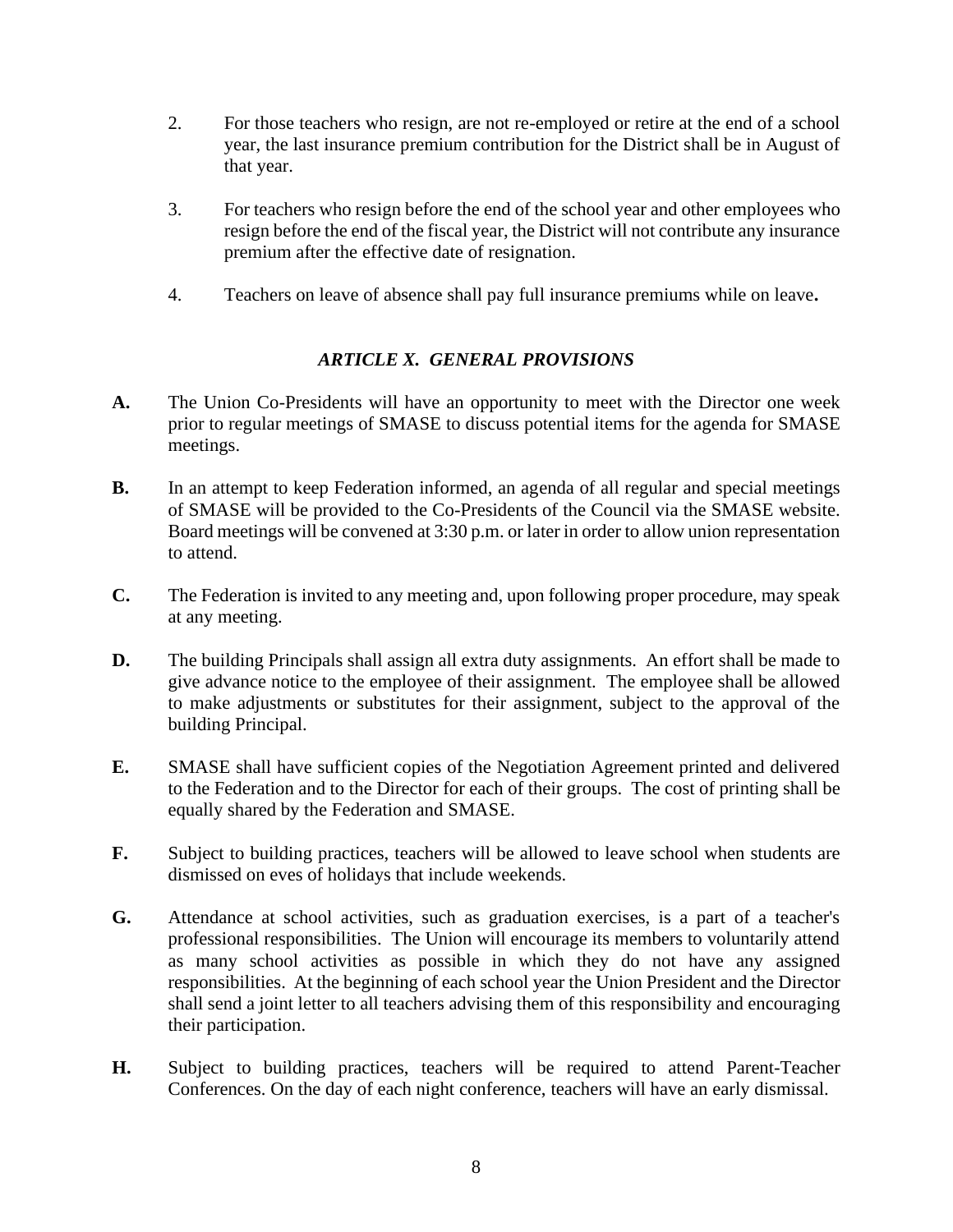- **I.** SMASE will reimburse employees for all Director-approved mileage at the current IRS deductible rate. Employees must obtain prior approval of the Director or Executive Board before incurring expenses incidental to the performance of their duties in order to qualify for reimbursement.
- **J.** When a SMASE employee is transferred to a different building, regardless of circumstances, a stipend of \$150.00 will be given to help offset the cost of moving the classroom and the extra time needed to move. This stipend is paid for each move. The stipend will be paid when the move and preparation for the move take place outside of regularly scheduled working hours.
- **K.** The parties agree that bargaining unit teachers shall follow the open house practices of their resident school districts.
- L. Assistance and guidance in classroom techniques shall be provided to every new teacher by a mentor teacher. Mentors will be teachers that volunteer to mentor a new teacher. Mentor teachers will be paid a stipend of \$300.00 per school year.
- M. Teachers shall have a duty-free lunch period equal to the regular local school lunch period, but not less than 30 minutes, to use at their own discretion. No teacher shall be required to give up his/her duty-free lunch period.
- N. All elementary classroom teachers shall have at least one 30-minute preparation period per day. This shall be duty free and shall be coordinated by teacher and administrator. If a substitute aide is not hired to replace an aide out of the classroom, and the teacher does not get a planning period, the teacher shall be paid \$30.00 per day.
- O. Middle school and high school teachers (teachers in grades 6 through 13) shall have one plan period per day. Each teacher's plan period shall be during one of the regular class periods (i.e., first hour, second hour, third hour, etc.) A teacher may voluntarily give up his/her plan period to take a class at \$30.00 rate.
- P. In order to provide the best possible educational opportunities, special education caseloads shall follow ISBE guidelines as much as possible.
- Q. SENIORITY RIGHTS: Seniority shall be determined by the length of continuous service to the District. Any conflict shall be determined through coin toss. If for any reason it becomes necessary for the Board to eliminate and/or reduce programs, the Board shall follow the Illinois School Code.
- R. CALENDARS: Employees shall follow the calendars of the Districts they work in.
- S. When positions become available, current employees can bid to change their assignments and will be guaranteed an interview.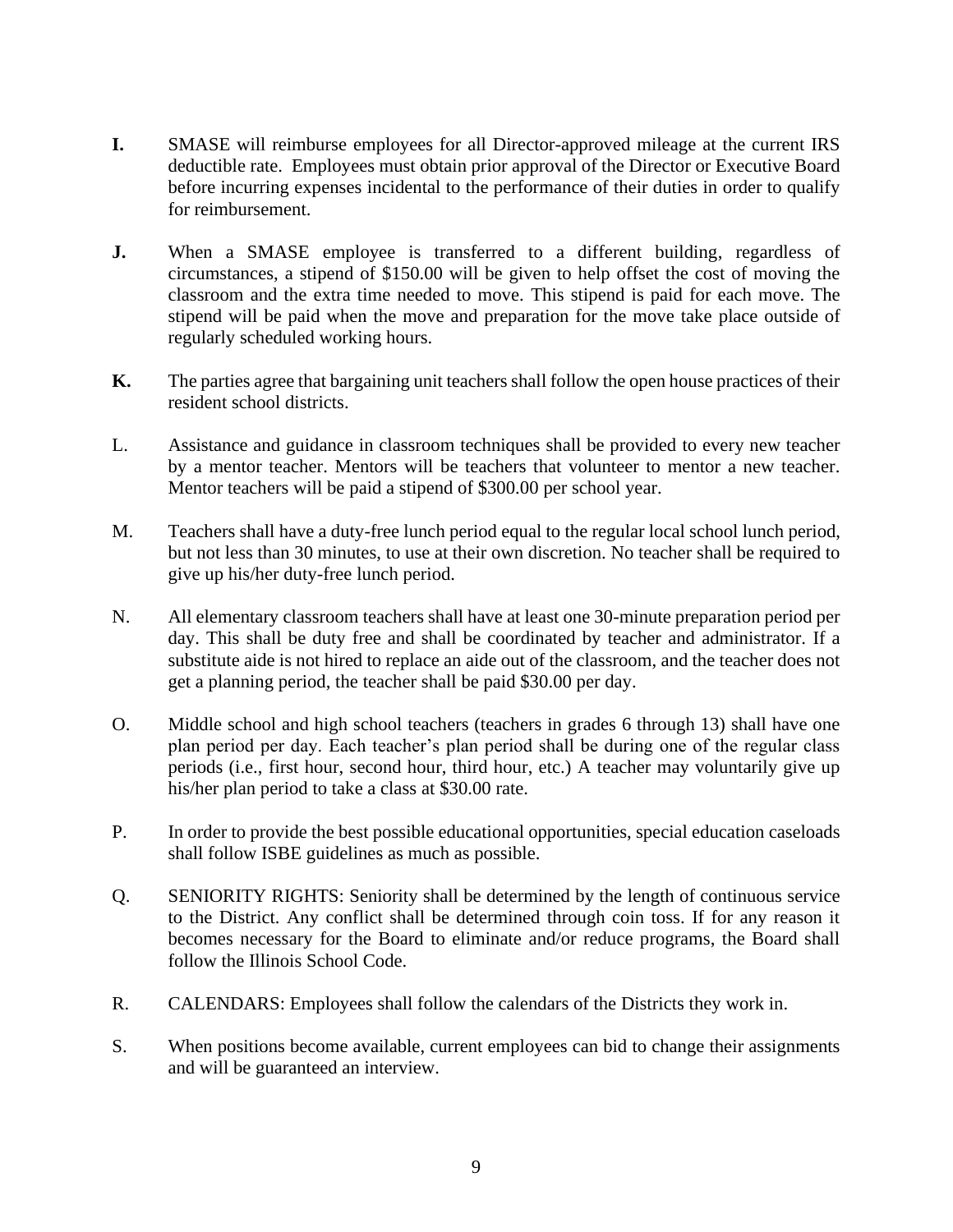## *ARTICLE XI. COMPENSATION*

# **A. SALARIES:**

1. The salary schedule for those teachers employed before April 1, 2015 for school years 2021-2022, 2022-2023 and 2023-2024 and beyond shall be as set forth in Appendix Schedule A, which is attached hereto and incorporated into this Agreement. Teachers who are eligible for educational (horizontal) movement and longevity (vertical step) movement for the 2021-2022, 2022-2023 and 2023-2024 school years shall be entitled to receive their educational and longevity movement, if any, on Appendix Schedule A.

The salary schedules for those employees employed after April 1, 2015 for school years 2021-2022, 2022-2023 and 2023-2024 shall be as set forth in Appendix Schedule B, which are attached hereto and incorporated into this Agreement. Teachers who are eligible for educational (horizontal) movement and longevity (vertical step) movement shall be entitled to receive their educational and longevity movement, if any.

- 2. Salary Increases for Additional Training:
	- a. Salary will be determined by training and experience as of September 1 of year taught. Transcript is to be in office of Director by September 1.
	- b. Only courses that are required in securing the bachelor's or master's degree and that are approved by the Director and/or SMASE will be credited for salary purposes, except that  $(1)$ ,  $(2)$ ,  $(3)$  and  $(4)$  of salary schedule might be work in keeping with the position held or sought if approved by the Director and/or SMASE.
	- c. It shall be the policy of SMASE to NOT accept toward salary increase: (a) correspondence courses and online courses, unless pre-approved by the Director, nor (b) more than four (4) semester hours earned during any one (1) semester while teaching school.
- 3. Placement on the Salary Schedule

SMASE shall recognize up to eight (8) years of a newly hired teacher's previous TRS creditable service for purposes of placement on the salary schedule, and may, at its discretion, recognize additional previous TRS creditable service for purposes of placement on the salary schedule when circumstances warrant.

4. In no event will a teacher who is less than four (4) years from retirement eligibility receive an increase in total, reportable TRS creditable earnings in excess of three percent (3%) of the prior year's total, reportable TRS creditable earnings, or the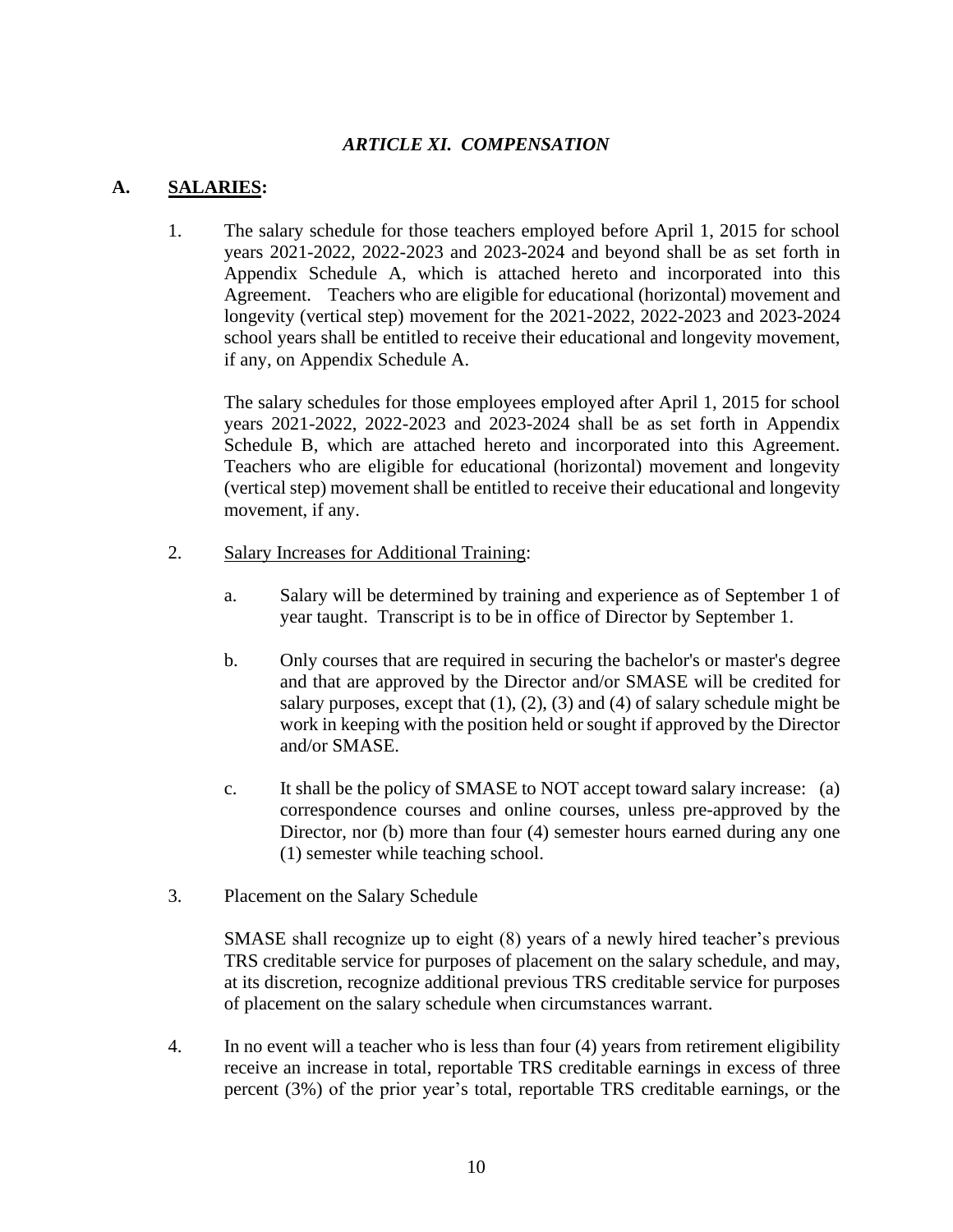current maximum increase allowable by TRS without penalty, unless any of the statutory exceptions enacted by P.A. 94-1057 to The Illinois Pension Code become applicable.

# **B. ADDITIONAL PAY:**

- 1. The School Psychologist shall be compensated for each additional day worked beyond the regular school year at 1/180 of the Psychologist's base salary.
- 2. Summer school shall be compensated at the rate of \$30.00 per hour, with the exception of specialist pay (speech, hearing, vision, OT and PT services), which will be compensated at \$30.00 per hour.
- 3. If a teacher is absent and a substitute teacher is not used, thereby causing the class to be split among one or more teachers for the school day, then the daily substitute teacher rate that SMASE would otherwise have to pay based upon the location of the attendance center where the absence occurs shall be equally split among the teachers assigned to supervise the students for the day.

# **C. MEALS ALLOWANCE AND APPROVED CLINICS AND CONFERENCES**:

For approved conferences and clinics SMASE shall pay a meal allowance of no more than \$30.00 per day upon presentation of receipts. SMASE, upon presentation of receipts, shall reimburse teachers up to \$200 for approved conferences and clinics.

- **D.** SMASE shall pay the hourly substitute teacher pay rate for internal substitution at the applicable rate of the resident school district.
- **E**. Reimbursement for Approved Study: Certified staff may apply for annual tuition reimbursement at the rate of \$400 annually for approved college courses successfully completed as follows:
	- 1. Courses must be in the subject area taught by the teacher.
	- 2. Courses must be deemed as being of apparent benefit to the District and have the written approval of the Director prior to enrollment in the course.
	- 3. Courses must be successfully completed and the employee must have received a grade of a "B" or better in the college course.
	- 4. The employee must be an employee of SMASE at the time the course work is completed.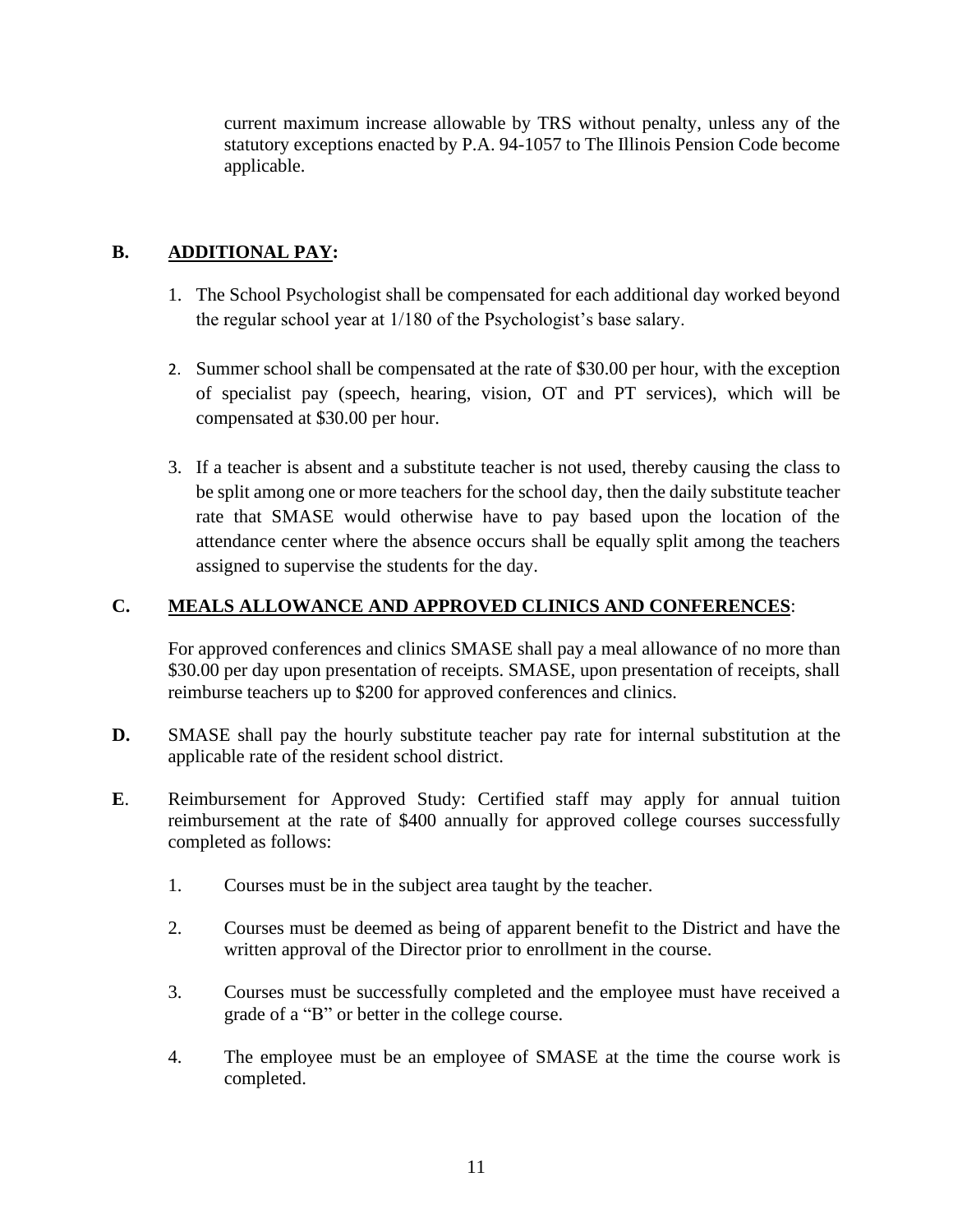5. The employee will be reimbursed upon presentation of grades, course completion and proof of payment of the college course to the Director.

# *ARTICLE XII. DURATION OF AGREEMENT*

- **A**. This Agreement shall be effective as of the 1st day of July, 2021, and shall continue in effect through the 30th day of June, 2024.
- **B**. This Agreement constitutes the full and complete agreement of the parties and may be altered, changed, added to, deleted from or modified only through the voluntary mutual consent of the parties in a written, signed amendment to this Agreement. The Federation agrees that all negotiable items have been discussed during the negotiations leading to this Agreement, and agrees that negotiations will not have to be reopened on any item, whether contained in this Agreement or not, nor will negotiations be reopened on the impact of any permissible management action, during the life of this Agreement. The operating of schools and the direction of staff are vested exclusively in SMASE.

\_\_\_\_\_\_\_\_\_\_\_\_\_\_\_\_\_\_\_\_\_\_\_\_\_\_\_\_\_\_\_\_\_\_ \_\_\_\_\_\_\_\_\_\_\_\_\_\_\_\_\_\_\_\_\_\_\_\_\_\_\_\_\_\_\_\_\_\_\_\_

\_\_\_\_\_\_\_\_\_\_\_\_\_\_\_\_\_\_\_\_\_\_\_\_\_\_\_\_\_\_\_\_\_\_ \_\_\_\_\_\_\_\_\_\_\_\_\_\_\_\_\_\_\_\_\_\_\_\_\_\_\_\_\_\_\_\_\_\_\_\_

**C**. This Agreement is signed this **\_\_\_** day of August 2021.

In Witness Thereof:

For the South Macoupin Association **For the Special Educator Council of for Special Education the Staunton Federation of Teachers**

\_\_\_\_\_\_\_\_\_\_\_\_\_\_\_\_\_\_\_\_\_\_\_\_\_\_\_\_\_\_\_\_\_\_\_\_

President SMASE Co-President

Secretary SMASE Co-President

Federation President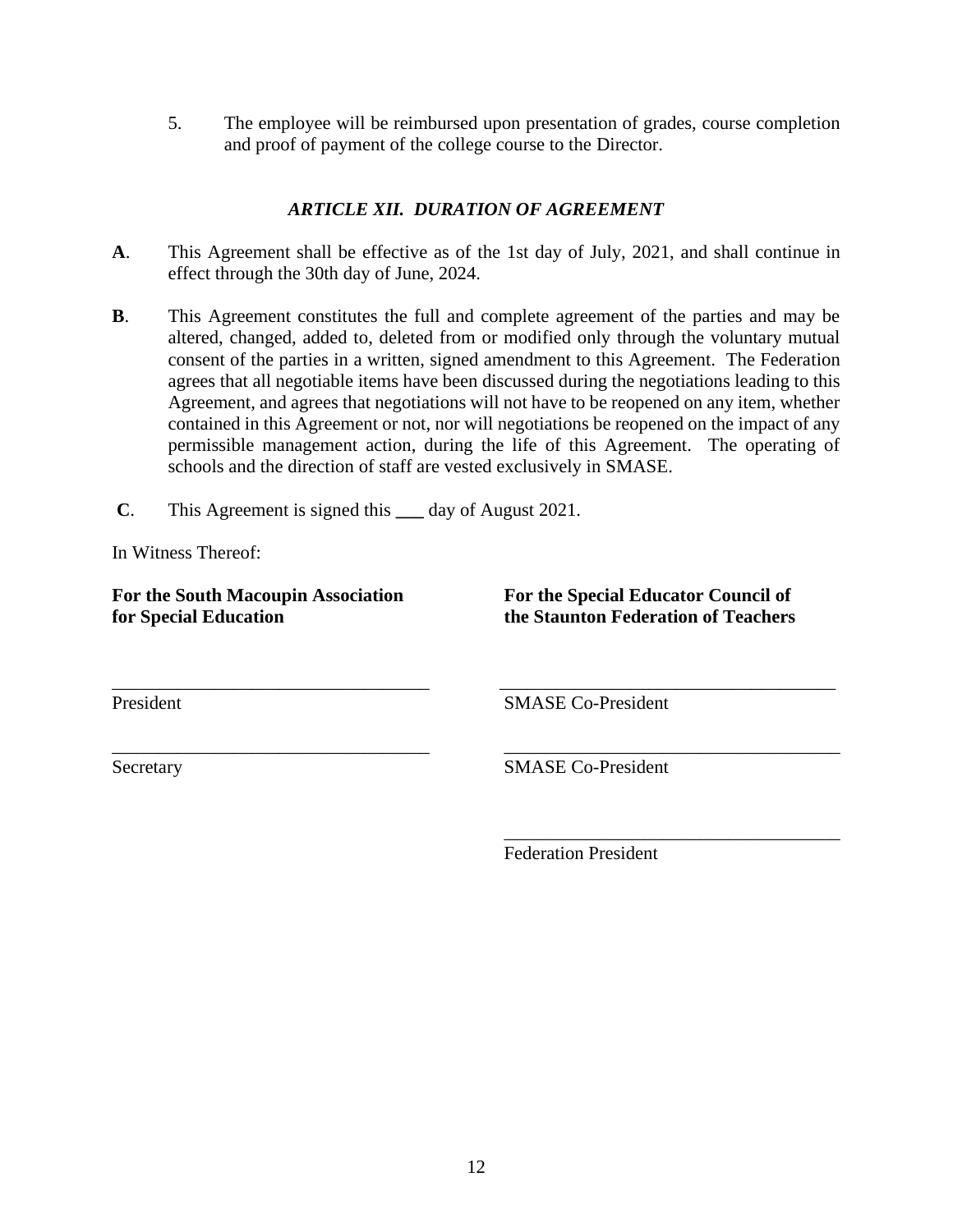|              | 2021-2022 Salary Schedule |                   |             |                         |              |      |    | 2022-2023 Salary Schedule |             |                         |           |    |                   |             |                         |
|--------------|---------------------------|-------------------|-------------|-------------------------|--------------|------|----|---------------------------|-------------|-------------------------|-----------|----|-------------------|-------------|-------------------------|
| <b>Step</b>  | BS                        | МA                |             | $MS+8$ $MS+16$          |              | Step | BS | МA                        |             | $MS+8$ $MS+16$          | Step      | BS | МA                |             | $MS+8$ $MS+16$          |
| Α            |                           |                   |             | 37955 39939 41612 42603 | A            |      |    | 38619 40638 42340         |             | 43349                   | A         |    | 39295 41349 43081 |             | 44107                   |
| В            |                           | 39283 41337 43068 |             | 44094                   | B            |      |    | 39283 41337 43068         |             | 44094                   | B         |    | 39971 42060 43822 |             | 44866                   |
| С            |                           | 40060 42268 44000 |             | 45026                   | C            |      |    |                           |             | 40658 42784 44576 45637 | C         |    |                   |             | 40658 42784 44576 45637 |
| D            |                           | 40836 43200 44931 |             | 45957                   | D            |      |    | 41462 43748 45540         |             | 46602                   | D         |    | 42081 44281 46136 |             | 47235                   |
| E            |                           | 41612 44131 45863 |             | 46889                   | E            |      |    | 42265 44712 46504         |             | 47566                   | E         |    | 42913 45279 47134 |             | 48233                   |
| F            |                           | 42388 45063 46794 |             | 47820                   | F            |      |    | 43069 45676 47468         |             | 48530                   | F         |    | 43744 46277 48132 |             | 49230                   |
| G            |                           | 43165 45994 47726 |             | 48752                   | G            |      |    | 43872 46640 48432         |             | 49494                   | G         |    | 44576 47275 49130 |             | 50228                   |
| H            |                           | 43941 46926 48657 |             | 49683                   | н            |      |    | 44675 47604 49396         |             | 50458                   | н         |    | 45408 48272 50127 |             | 51226                   |
| $\mathbf{I}$ |                           | 44717 47857 49589 |             | 50615                   | $\mathsf{I}$ |      |    | 45479 48568 50360         |             | 51422                   | L         |    | 46239 49270 51125 |             | 52224                   |
| J            |                           | 45493 48789 50520 |             | 51546                   | J            |      |    | 46282 49532 51325         |             | 52386                   | J         |    | 47071 50268 52123 |             | 53222                   |
| к            |                           | 46425 49824 51555 |             | 52581                   | К            |      |    | 47086 50496 52289         |             | 53350                   | К         |    | 47902 51266 53121 |             | 54220                   |
| L            |                           | 47356 50859 52590 |             | 53616                   | L            |      |    | 48050 51568 53360         |             | 54421                   | Г         |    | 48734 52264 54119 |             | 55217                   |
| M            |                           | 48288 51894 53625 |             | 54651                   | М            |      |    | 49014 52639 54431         |             | 55493                   | м         |    | 49732 53373 55227 |             | 56326                   |
| N            |                           | 49219 52929 54660 |             | 55686                   | N            |      |    | 49978 53710 55502         |             | 56564                   | N         |    | 50729 54481 56336 |             | 57435                   |
| O            |                           | 50151 53964 55695 |             | 56721                   | 0            |      |    | 50942 54781 56574         |             | 57635                   | 0         |    | 51727 55590 57445 |             | 58544                   |
| P            |                           | 51082 54999 56730 |             | 57756                   | P            |      |    | 51906 55853 57645         |             | 58706                   | P         |    | 52725 56699 58554 |             | 59652                   |
| Q            |                           | 52014 56034 57765 |             | 58791                   | Q            |      |    | 52870 56924 58716         |             | 59778                   | Q         |    | 53723 57807 59662 |             | 60761                   |
| R            |                           | 52945 57069 58800 |             | 59826                   | R            |      |    | 53834 57995 59787         |             | 60849                   | R         |    | 54721 58916 60771 |             | 61870                   |
| S            |                           | 53877 58104 59835 |             | 60861                   | S            |      |    | 54799 59066 60858         |             | 61920                   | S         |    | 55719 60025 61880 |             | 62979                   |
| т            |                           | 54808 59139 60870 |             | 61896                   | т            |      |    | 55763 60138 61930         |             | 62991                   | т         |    | 56716 61134 62988 |             | 64087                   |
| U            |                           | 55792 60277 62009 |             | 63035                   | U            |      |    | 56727 61209 63001         |             | 64062                   | U         |    | 57714 62242 64097 |             | 65196                   |
| v            |                           | 56775 61416 63147 |             | 64173                   | v            |      |    | 57744 62387 64179         |             | 65241                   | v         |    | 58712 63351 65206 |             | 66305                   |
| W            |                           | 57758 62554 64286 |             | 65312                   | W            |      |    | 58762 63565 65358         |             | 66419                   | W         |    | 59765 64571 66426 |             | 67524                   |
| х            |                           | 58741 63693 65424 |             | 66450                   | X            |      |    | 59780 64744 66536         |             | 67598                   | Χ         |    | 60819 65790 67645 |             | 68744                   |
| Υ            |                           | 59725 64831 66563 |             | 67589                   | Y            |      |    | 60797 65922 67714         |             | 68776                   | Υ         |    | 61872 67010 68865 |             | 69963                   |
| Z            |                           | 60708 65970 67701 |             | 68727                   | Z            |      |    | 61815 67100 68893         |             | 69954                   | Z         |    | 62925 68229 70084 |             | 71183                   |
| AA           |                           | 61691 67108 68840 |             | 69866                   | AA           |      |    | 62833 68279 70071         |             | 71133                   | AA        |    | 63979 69449 71304 |             | 72403                   |
| BВ           |                           | 62674 68247 69978 |             | 71004                   | BB           |      |    | 63850 69457 71249         |             | 72311                   | BB        |    | 65032 70669 72523 |             | 73622                   |
| CC           |                           | 63658 69385 71117 |             | 72143                   | <b>CC</b>    |      |    | 64868 70636 72428         |             | 73489                   | CC        |    | 66085 71888 73743 |             | 74842                   |
| DD           |                           | 64641 70524 72255 |             | 73281                   | DD           |      |    | 65886 71814 73606         |             | 74668                   | DD        |    | 67138 73108 74963 |             | 76061                   |
| EE           |                           | 65676 71766 73497 |             | 74523                   | EE           |      |    | 66903 72992 74784         |             | 75846                   | EE        |    | 68192 74327 76182 |             | 77281                   |
| FF           |                           | 66711 73008 74739 |             | 75765                   | FF           |      |    | 67975 74278 76070         |             | 77131                   | FF        |    | 69245 75547 77402 |             | 78501                   |
| GG           |                           | 67746 74250 75981 |             | 77007                   | GG           |      |    | 69046 75563 77355         |             | 78417                   | GG        |    | 70354 76877 78732 |             | 79831                   |
| HH           |                           |                   |             | 68781 75492 77223 78249 | HH           |      |    |                           |             | 70117 76849 78641 79702 | HН        |    |                   |             | 71462 78208 80063 81161 |
| Ш            |                           | 69816 76734 78465 |             | 79491                   | Ш            |      |    |                           |             | 71188 78134 79926 80988 | Ш         |    |                   |             | 72571 79538 81393 82492 |
| IJ           |                           | 70851 77976 79707 |             | 80733                   | IJ           |      |    |                           |             | 72259 79420 81212 82273 | IJ        |    |                   |             | 73680 80869 82724 83822 |
| KK           |                           | 71886 79218 80949 |             | 81975                   | KK           |      |    | 73331 80705 82497         |             | 83559                   | KK        |    | 74789 82199 84054 |             | 85153                   |
| LL.          |                           | 72921 80460 82191 |             | 83217                   | LL.          |      |    | 74402 81990 83783         |             | 84844                   | LL.       |    | 75897 83530 85385 |             | 86483                   |
| <b>MM</b>    |                           | 73956 81702 83433 |             | 84459                   |              | МM   |    |                           |             | 75473 83276 85068 86130 | MM        |    | 77006 84860 86715 |             | 87814                   |
| ΝN           |                           | 74991 82944 84675 |             | 85701                   | ΝN           |      |    | 76544 84561 86354         |             | 87415                   | <b>NN</b> |    | 78115 86191 88046 |             | 89144                   |
| OO           |                           |                   | 84186 85917 | 86943                   | OO           |      |    |                           | 85847 87639 | 88701                   | OO        |    |                   | 87521 89376 | 90475                   |
| PP           |                           |                   |             | 88185                   | PP           |      |    |                           |             | 89986                   | PP        |    |                   |             | 91805                   |
| QQ           |                           |                   |             | 89427                   |              | QQ   |    |                           |             | 91272                   | QQ        |    |                   |             | 93136                   |
| <b>RR</b>    |                           |                   |             | 90669                   | <b>RR</b>    |      |    |                           |             | 92557                   | <b>RR</b> |    |                   |             | 94466                   |
|              |                           |                   |             |                         |              |      |    |                           |             |                         |           |    |                   |             |                         |

Appendix A 2021-2024 Salary Schedules (employees hired before April 1, 2015)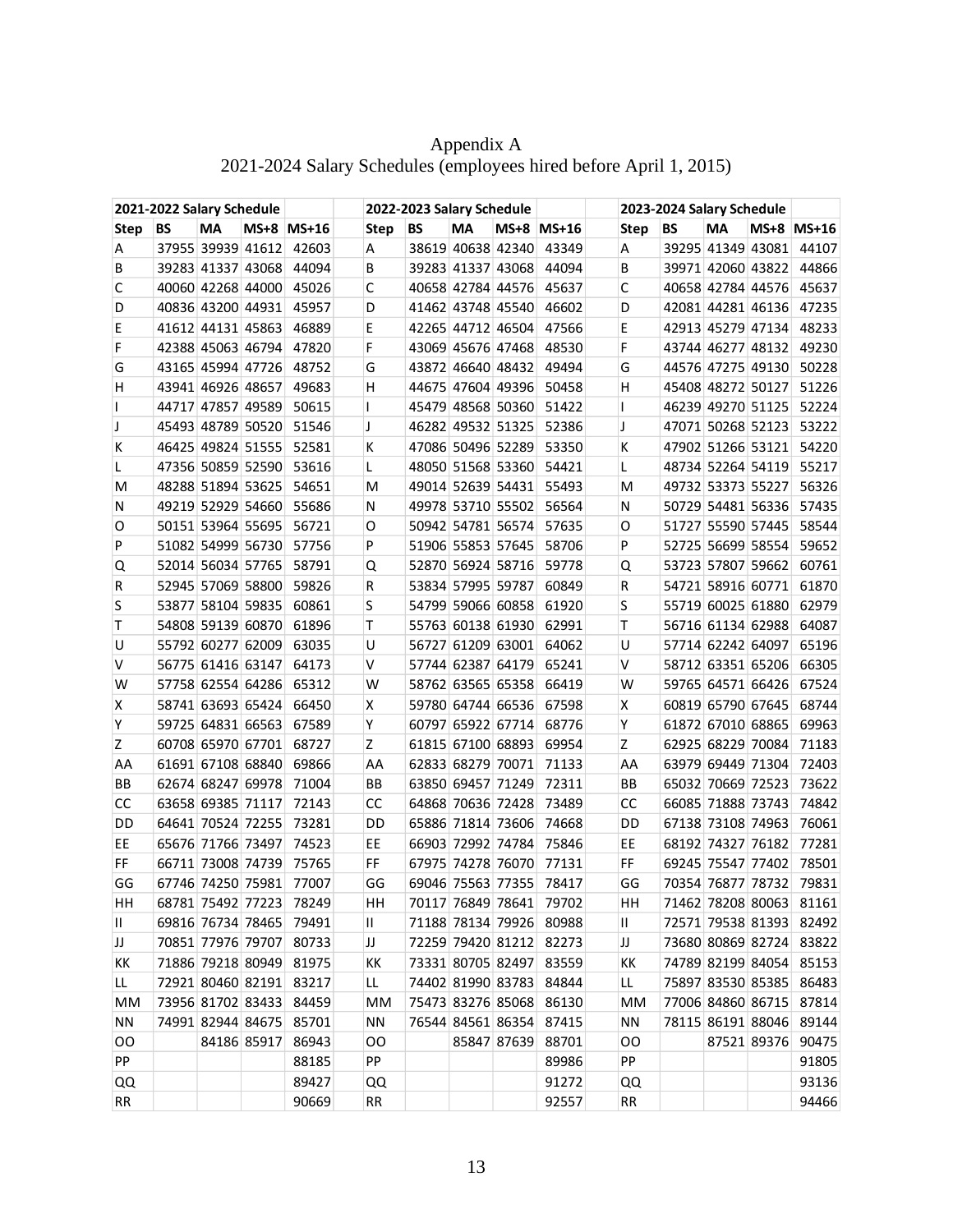# Appendix B 2021-2024 Salary Schedules (employees hired after April 1, 2015)

| 2021-2022 SMASE Regular Salary |          |       |              |              |         |          |           | 1.035 1.0175 2022-2023 SMASE Regular Salary |              |      | 1.035 1.0175 2023-2024 SMASE Regular Salalry |       | 1.035 1.0175 |             |  |
|--------------------------------|----------|-------|--------------|--------------|---------|----------|-----------|---------------------------------------------|--------------|------|----------------------------------------------|-------|--------------|-------------|--|
| Step                           | BA       | МA    | <b>MA+16</b> | <b>MA+32</b> | Step BA |          | <b>MA</b> | <b>MA+16</b>                                | <b>MA+32</b> | Step | <b>BA</b>                                    | MA    |              | MA+16 MA+32 |  |
|                                | 37454    | 41123 | 43036        | 44212        | 1       | 38110    | 41842     | 43789                                       | 44986        |      | 38777                                        | 42575 | 44555        | 45773       |  |
| $\overline{2}$                 | 38098    | 41830 | 43776        | 44972        | 2       | 38765    | 42562     | 44542                                       | 45759        |      | 39443                                        | 43307 | 45321        | 46560       |  |
| 3                              | 39239    | 43001 | 45052        | 46249        | 3       | 39432    | 43294     | 45308                                       | 46546        |      | 40122                                        | 44052 | 46101        | 47361       |  |
| 4                              | 40385    | 44177 | 46237        | 47433        | 4       | 40612    | 44506     | 46629                                       | 47867        |      | 40812                                        | 44809 | 46894        | 48175       |  |
| 5                              | 42355    | 46240 | 48346        | 49542        | 5       | 41799    | 45723     | 47855                                       | 49093        | 5    | 42034                                        | 46064 | 48261        | 49543       |  |
| 6                              | 43539    | 47433 | 49577        | 50773        | 6       | 43837    | 47858     | 50038                                       | 51276        | 6    | 43262                                        | 47324 | 49530        | 50811       |  |
|                                | 46308    | 50513 | 52708        | 53905        |         | 45063    | 49093     | 51312                                       | 52550        |      | 45372                                        | 49533 | 51789        | 53071       |  |
| 8                              | 47354    | 51729 | 53932        | 55128        | 8       | 47929    | 52281     | 54553                                       | 55791        | 8    | 46640                                        | 50811 | 53108        | 54389       |  |
| 9                              | 48411    | 52992 | 54169        | 56401        | 9       | 49011    | 53540     | 55819                                       | 57057        | q    | 49607                                        | 54110 | 56463        | 57744       |  |
| 10                             | 49472    | 54223 | 56443        | 57639        | 10      | 50105    | 54847     | 56065                                       | 58375        | 10   | 50727                                        | 55414 | 57773        | 59054       |  |
| 11                             | 50540    | 55406 | 57690        | 58886        | 11      | 51203    | 56121     | 58418                                       | 59657        | 11   | 51859                                        | 56767 | 58028        | 60418       |  |
| 12                             | 52354    | 56715 | 58776        | 59973        | 12      | 52308    | 57345     | 59709                                       | 60947        | 12   | 52996                                        | 58085 | 60463        | 61745       |  |
| 13                             | 53401    | 58369 | 60875        | 62068        | 13      | 54186    | 58700     | 60834                                       | 62072        | 13   | 54139                                        | 59352 | 61799        | 63080       |  |
| 14                             | 54595    | 59701 | 61955        | 63151        | 14      | 55270    | 60412     | 63005                                       | 64241        | 14   | 56083                                        | 60755 | 62963        | 64244       |  |
| 15                             | 55796    | 61039 | 63595        | 64792        | 15      | 56506    | 61791     | 64123                                       | 65361        | 15   | 57204                                        | 62526 | 65211        | 66489       |  |
| 16                             | 56923    | 63526 | 65511        | 66707        | 16      | 57749    | 63175     | 65821                                       | 67059        | 16   | 58483                                        | 63954 | 66367        | 67649       |  |
| 17                             | $\Omega$ | 0     | $\Omega$     | 0            | 17      | 58915    | 65750     | 67803                                       | 69042        | 17   | 59770                                        | 65386 | 68125        | 69406       |  |
| 18                             | $\Omega$ | 0     | $\mathbf 0$  | $\mathbf 0$  | 18      | $\Omega$ | 0         | 0                                           | $\Omega$     | 18   | 60977                                        | 68051 | 70177        | 71458       |  |

|      | 2021-2022 Specialist |           |              | 1.015 |              | 2022-2023 - Specialist |       |              | 1.015 |              | 2023-2024 - Specialist |       | 1.015        |              |
|------|----------------------|-----------|--------------|-------|--------------|------------------------|-------|--------------|-------|--------------|------------------------|-------|--------------|--------------|
| Step | BA                   | <b>MA</b> | <b>MA+16</b> | MA+36 | Step BA      |                        | MA    | <b>MA+16</b> | MA+36 | Step         | BA                     | MA    | <b>MA+16</b> | <b>MA+36</b> |
| 1    | 44941                | 48049     | 50178        | 51355 | $\mathbf{1}$ | 45616                  | 48770 | 50930        | 52126 | $\mathbf{1}$ | 46300                  | 49501 | 51694        | 52907        |
| 2    | 45916                | 49115     | 51249        | 52422 | 2            | 46605                  | 49852 | 52017        | 53208 | 2            | 47304                  | 50600 | 52798        | 54006        |
| 3    | 46982                | 50178     | 52315        | 53488 | 3            | 47687                  | 50930 | 53100        | 54291 | 3            | 48402                  | 51694 | 53896        | 55105        |
| 4    | 48049                | 51249     | 53382        | 54555 | 4            | 48770                  | 52017 | 54182        | 55373 | 4            | 49501                  | 52798 | 54995        | 56204        |
| 5    | 49115                | 52315     | 54448        | 55621 | 5            | 49852                  | 53100 | 55265        | 56456 | 5            | 50600                  | 53896 | 56094        | 57302        |
| 6    | 50178                | 53382     | 55515        | 56688 | 6            | 50930                  | 54182 | 56347        | 57538 | 6            | 51694                  | 54995 | 57193        | 58401        |
| 7    | 51249                | 54448     | 56581        | 57755 | 7            | 52017                  | 55265 | 57430        | 58621 | 7            | 52798                  | 56094 | 58292        | 59500        |
| 8    | 52315                | 55515     | 57648        | 58821 | 8            | 53100                  | 56347 | 58512        | 59703 | 8            | 53896                  | 57193 | 59390        | 60599        |
| 9    | 53382                | 56581     | 58714        | 59888 | 9            | 54182                  | 57430 | 59595        | 60786 | 9            | 54995                  | 58292 | 60489        | 61698        |
| 10   | 54448                | 57648     | 59781        | 60954 | 10           | 55265                  | 58512 | 60678        | 61868 | 10           | 56094                  | 59390 | 61588        | 62796        |
| 11   | 55515                | 58714     | 60847        | 62021 | 11           | 56347                  | 59595 | 61760        | 62951 | 11           | 57193                  | 60489 | 62687        | 63895        |
| 12   | 56581                | 59781     | 61914        | 63088 | 12           | 57430                  | 60678 | 62843        | 64034 | 12           | 58292                  | 61588 | 63786        | 64994        |
| 13   | 57648                | 60847     | 62981        | 64154 | 13           | 58512                  | 61760 | 63925        | 65116 | 13           | 59390                  | 62687 | 64884        | 66093        |
| 14   | 58714                | 61914     | 64047        | 65221 | 14           | 59595                  | 62843 | 65008        | 66199 | 14           | 60489                  | 63786 | 65983        | 67192        |
| 15   | 59781                | 62981     | 65114        | 66287 | 15           | 60678                  | 63925 | 66091        | 67281 | 15           | 61588                  | 64884 | 67082        | 68290        |
| 16   | 60977                | 64240     | 66416        | 67613 | 16           | 61891                  | 65204 | 67413        | 68627 | 16           | 62820                  | 66182 | 68424        | 69656        |
| 17   | 62196                | 65525     | 67745        | 68965 | 17           | 63129                  | 66508 | 68761        | 69999 | 17           | 64076                  | 67506 | 69792        | 71049        |
| 18   | 63440                | 66836     | 69100        | 70344 | 18           | 64392                  | 67838 | 70136        | 71399 | 18           | 65358                  | 68856 | 71188        | 72470        |

# Additional Footnote to Salary Schedule Appendix B:

# BOARD PAID TRS FOR ALL TEACHERS EMPLOYED AFTER APRIL 1, 2015 (Does not include Teachers Health Insurance)

Board pays 9.0%. Teacher pays any TRS contribution above these amounts.